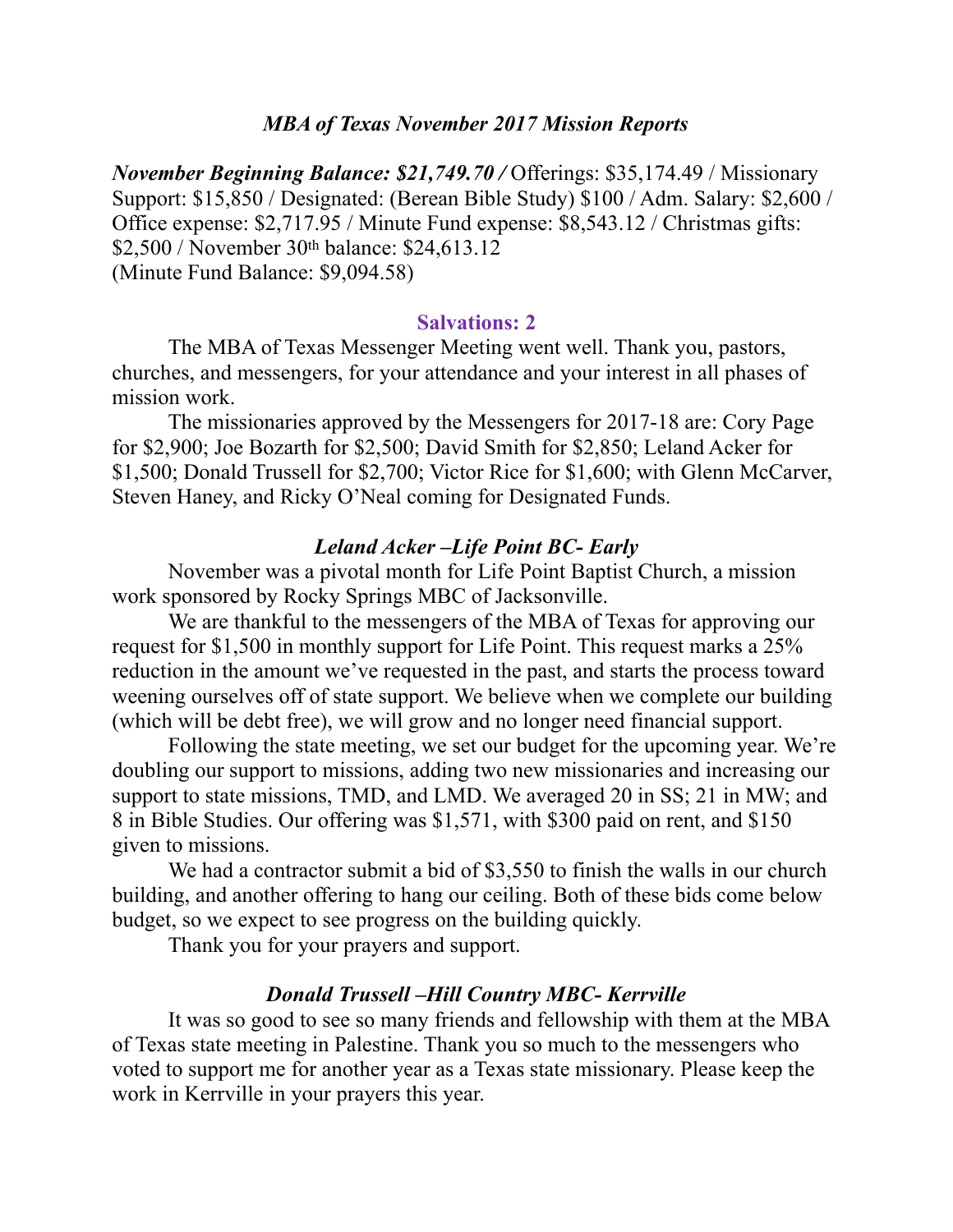As many of you know, my wife was very ill the week of the meeting and was in the ER there for several hours. It turned out she had an infection in her GI tract and started on antibiotics when we got back to Kerrville. Cindy is feeling much better and appreciates all the prayers and love shown to her during the meeting. Please keep her in your prayers, as she is scheduled to have a total knee replacement on December 7th in San Antonio.

 Please pray for 2 men who I've been trying to lead to the Lord; Tommy and Anthony. Both of these men are in law enforcement and put their lives on the line each time they put on their uniform. I am praying that the Lord will put a hedge of protection around them until they can get saved. We averaged 11 in SS; 11 in MW; 13 in EW; and 6 in outside Bible Studies. Our offering was \$927, with \$175 given to missions, and \$300 paid on rent.

 We closed out the month with a local singing group, the Cook Family, bringing us a Gospel concert on the 26<sup>th</sup>. We had 14 in attendance and enjoyed a fellowship afterward. May God bless you all with health and joy during the holidays!

#### *Cory Page –Disciple Life BC- Austin*

 November was the tornado that we've come to expect. By the time we travelled to be with our sending church before the meeting, attended the MBA, and travelled for Thanksgiving, it didn't feel like there was much month left!

 I would like to thank the messengers for choosing to fund us for another year. As much as we appreciate the financial help, it means even more to hear from those who love this ministry and want it to succeed. It is always a blessing to attend the meeting and reconnect with fellow laborers in this great work.

 The work on Georgetown is steadily moving in the right direction. The Paces and Shields are doing a great job assimilating into the community and building relationships. The Shields invited lost coworkers to Thanksgiving. The Paces have planned a "traditional American holiday meal" for Jim's new Turkish friend. We are excited to meet this family as a church. I'm thankful for this team. I will continue to report the entire team's work in order to give an honest report. Plant Texas is now more than just me.

 One benefit of a team is that we all carry some water. I have fewer stories to share about myself because, honestly, I am learning something new. The other families live in the community. I am trying to meet people in Georgetown while living in Austin. The long term plan of Plant Texas is to plant multiple churches. For that to work, I must learn how to reach different regions of the Metro area without buying a new house each time. Pray for me, that God would open up the right group, club, or part-time job that I can use to break into the community. This is a new method. But, if we can establish a method for doing it this way, we can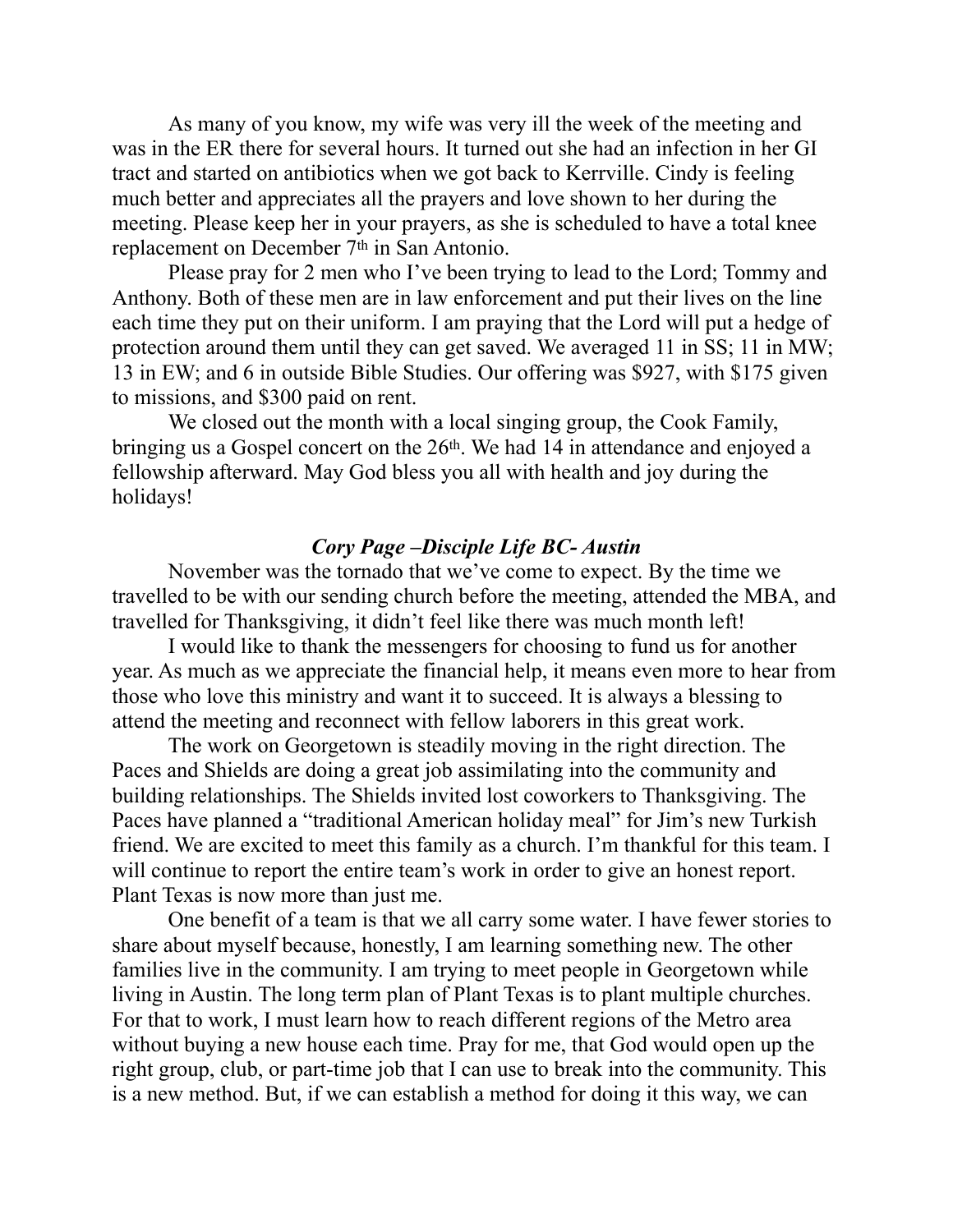learn to reach an entire Metro area with the gospel!

 The church has 15 each week. We have set a goal to have 30 regular attenders in a year. Pray for us as we reach for that goal. God bless and thank you for the prayers.

### *Joe Bozarth –Fellowship MBC- Conroe*

November has been a good month in spite of no real increase in attendance. We had members in the hospital all month. Three or four at a time. Some as far away as the Woodlands. However, at one time, two in the same hospital with adjoining rooms, with another in the next hall over. That of course made it easy for me to visit.

For all the time we have been under construction one of our elder couples have been in a special residence. They had to give up driving and we were not able to pick them up for worship. We did however take a group by and visit from time to time. The wife was moved into a rehab where she will be for several months. So, we were able to pick up the husband this past Sunday and he saw the building finished for the first time and was able to worship with us. He is excited about getting to come to church and we pray that his wife will become able to join in worship also soon. Our attendance has been 11 in SS; 11 in MW; 8 in EW; and 8 on WE. Our offering was \$3,362.10, with \$336.21 given to missions and \$2,006.75 paid on the loan.

I still go to Huffman and help with the flooded building every week and this is progressing. Pray for the folks there, that they may soon be back in their building. Thank you for your prayer and support.

### *Leslie Rhea –Vanderbilt BC- Tyler*

Attendance has been down a bit this month as we have had some sickness among our number along with the holiday travel. We are all in good spirits however, and getting excited about organizing on January the 20<sup>th</sup>. If you have the opportunity to come, it will begin at 10am with a note burning. This will be followed by an organizational service with Brother Shane Wiggins bringing the message. We will have a fellowship after that and then the Smith family will be singing for us that evening. We look forward to a great Saturday in the Lord's worship. We thank everyone in the MBA who prayed for us and helped us to get to this place in time. May God bless each and every one of you and may you have a very Merry Christmas and a prosperous New Year.

 Our attendance was 20 in SS; 33 in MW; and 17 in EW. Our offering was \$7,250 with \$1,200 given to missions.

# *Glenn McCarver –El Paso*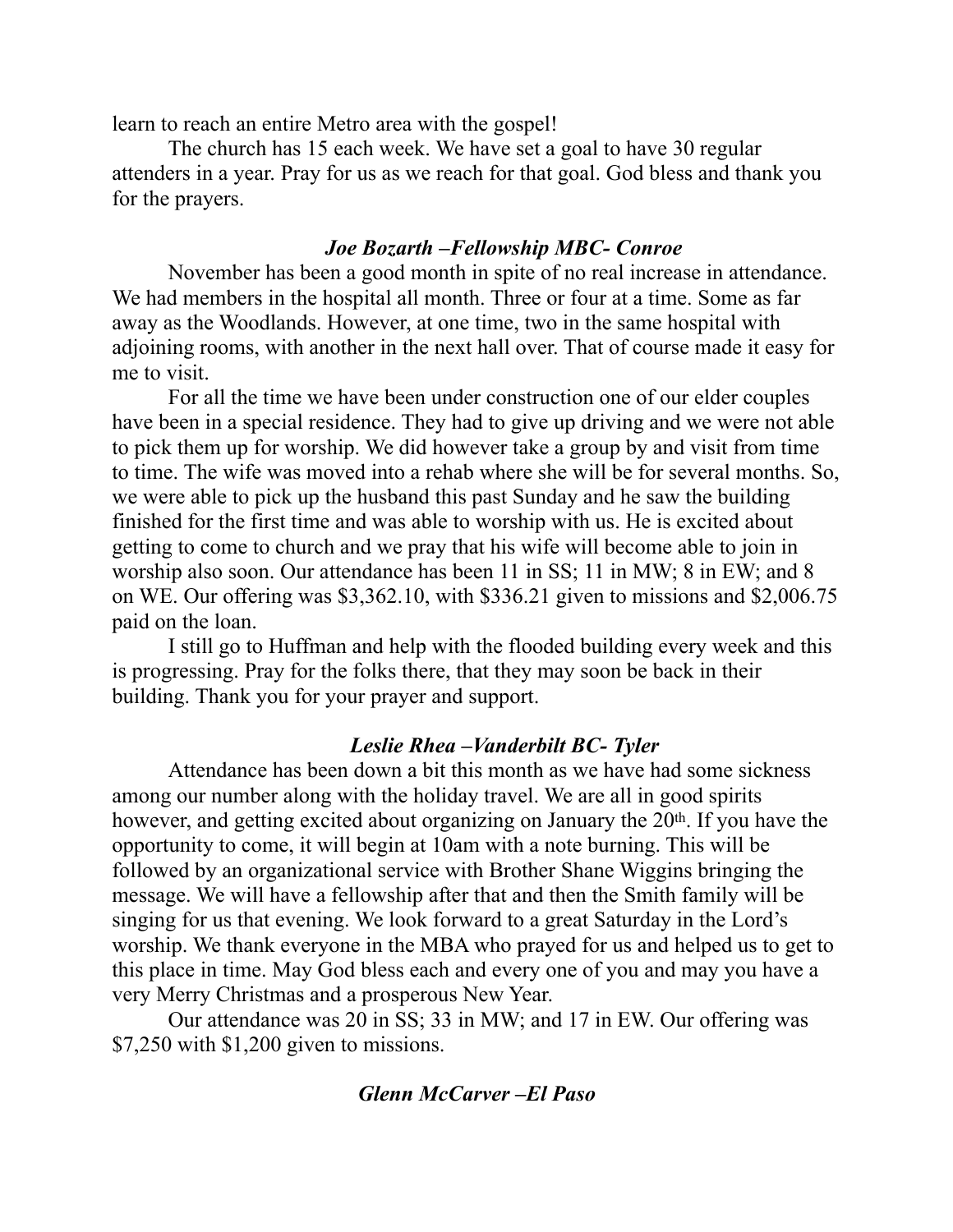Please pray for us as we will be leaving East Texas after the first of December to find a house in El Paso. We will be back to Carthage to celebrate Christmas with my parents before we finish packing. Our plans are to move at the first part of January. Please keep us, the work, and the field, in your prayers. If you would like us to visit your church (even after we move), please contact me at 915-301-3712 or [themccarverfamily@yahoo.com](mailto:themccarverfamily@yahoo.com). In His Service. Glenn McCarver

# *David Smith -Lifeline BC- Mansfield*

 Lifeline Church had a great October. November has slowed down and we are having to do some learning about leadership and fellowship.

**Christmas Play:** Evelyn is working with our folks to put together a Christmas play. Pray that it will produce a good turnout for December 17th.

**Gospel Magic:** Bro. Ken Sibley will be with us on Sunday morning December 17th as well. Looking for a good turnout then as well. November is about getting ready for December. Pray for a good December.

 There were 2 saved during the month of November. A young man that I worked with received Christ at work. A young lady that I drove to Dallas also received Christ. We hope to disciple the young man since he lives closer to us. I wasn't able to get an address or phone from the lady. Our average attendance was 14 with 4 in small groups. Our offering was \$1,257 with \$200 given to missions and \$600 paid on rent. The church also paid \$300 to the church planter, and \$150 on insurance.

# *Victor Rice -Shiloh MBC- San Antonio*

 The month of November brings much thankfulness as we were blessed at the State Association Meeting and for renewed support, and for the Christmas offering. We were so thankful to bring one of our newest church families to the meeting. We were also thankful for the Texas missionaries being able to share first at the missionary share time. I was blessed to hear great messages and have great fellowship with the brethren.

 The Thanksgiving holiday has sent many of our families out of town and our attendance has been down. We are still having visitors attending with one female Air Force soldier attending our morning services and she and her family (her dad is a pastor for Little Rock ABA work) attended our morning service. We also had another officer of the Air Force attend who is stationed at San Antonio. He was referred to us by his pastor at the state meeting. Our attendance averaged 13 in SS; 17 in MW; 10 in EW; and 9 in WE.

 We appreciate your prayers and vote of support as we press on sharing the gospel in San Antonio.